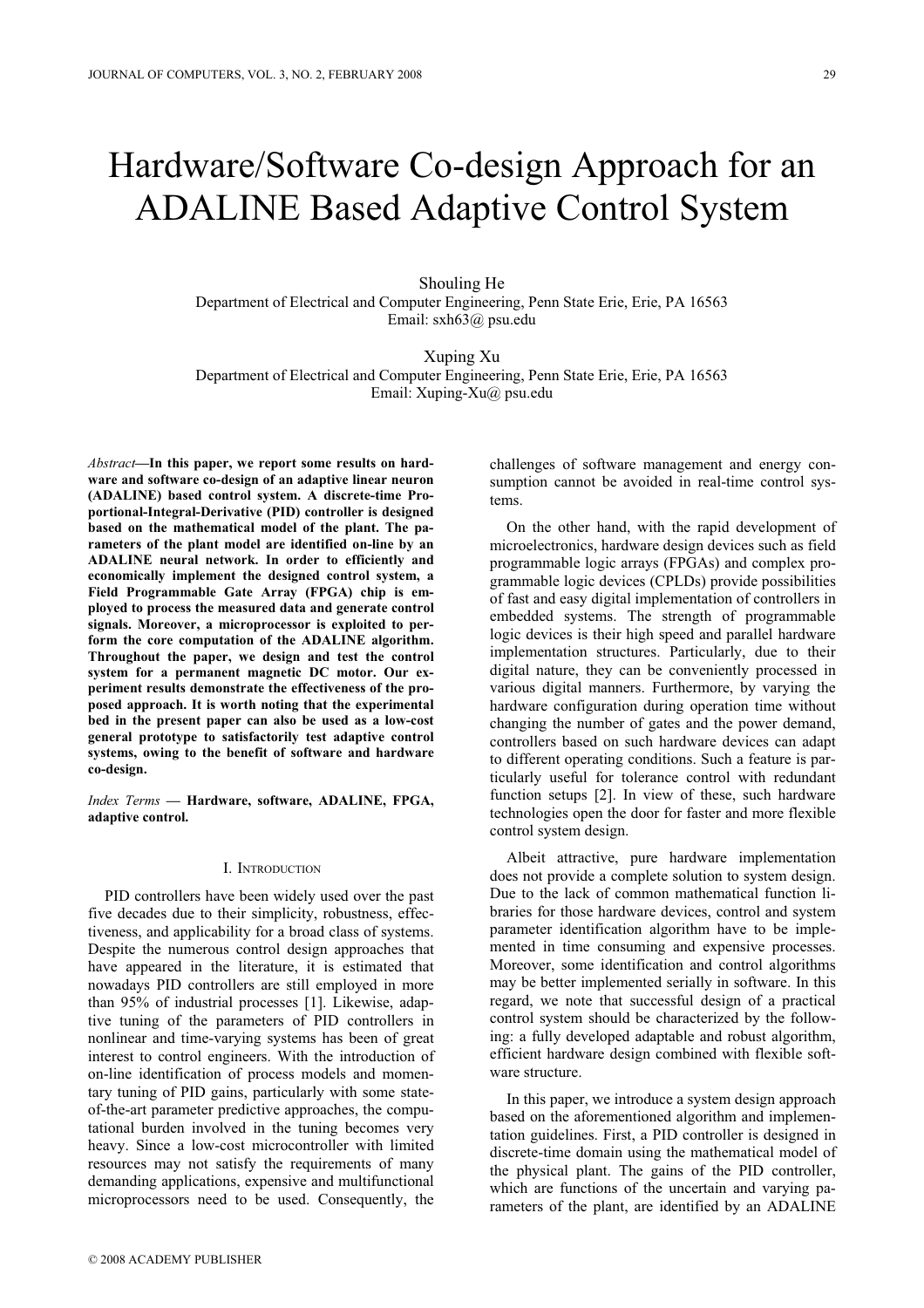neural network. Second, in terms of implementation, an FPGA is used to receive and filter the digital signals measured by a sensor. The processed digital signals are sent to a microcontroller via the parallel port. In the microcontroller, an ADALINE neural network is used to estimate the plant parameters and a control signal is produced based on the estimation. The values of the generated control signal will be transferred into the corresponding Pulse-Width-Modulation (PWM) signal in the FPGA chip and sent to an actuator for the control purpose. To clearly demonstrate our hardware and software co-design approach and show its effectiveness, we design and implement a controller for a permanent magnetic DC motor throughout the paper.

The present paper is organized as follows. In Section II, we review some previous works on PID control system designs using FPGAs co-implemented with microprocessors. Then, the plant model, the controller design as well as the ADALINE algorithm are briefly introduced. Software simulation results are also given for the purpose of comparison. In Section III, the hardware implementation architecture for real-time control applications is presented. Experimental results are shown in Section IV and the advantages of hardware and software co-design approach are discussed in Section V. Finally, Section VI summarizes our research work.

### II. PLANT MODELING AND CONTROLLER DESIGN

# *A. Previous work*

Adaptive PID control systems were initially proposed by Åström in the early 1980s [3]. Since then, considerable work has been done on the adaptive tuning of gains and related parameters of PID controllers. Roughly speaking, the approaches to self-tuning of PID controller gains can be classified into two categories - model-based tuning [4] and knowledge-based tuning [5][6]. Normally, these approaches require the knowledge of either the plant models or the plant behaviors. For example, in [6], a fuzzy logic controller was designed based on a plant model obtained by using a neural network. In such a case, the convergence of a multilayer neural network to the plant model becomes a critical issue when the environment parameters, such as frictions, temperature and pressures, are subject to continuous changes.

In the sequel, we will use an ADALINE neural network to identify the plant model. The ADALINE neural network has been proved to converge to a desired model as long as the learning rate is properly selected [7]. Numerous application examples [8][9] have shown that the algorithm can converge fast and does not need additional information or knowledge from the identified object. Furthermore, the algorithm can guarantee the cost function such as the mean square errors has no local minima in controller parameters space. When the FPGA technique is employed for the hardware and software co-design, the high-speed and parallel implementation can make the signal sampling period small

enough so that the ADALINE neural network model can quickly adapt to the parameter change of a highly nonlinear and constantly varying plant.

As far as implementing PID controllers using FPGA chips is concerned, we noticed that fixed-gains PID controllers have been tested in the papers [10][11]. However, to our best knowledge, adaptively tuned PID controllers implemented using FPGAs have not been studied before.

# *B. Mathematical model of a DC motor*

To better illustrate our hardware/software co-design approach, in the rest of the paper we will primarily focus on the controller design for a permanent magnetic DC motor. The dynamical model of the DC motor is given by the following circuit and mechanical equations [12],

$$
v_{\rm a} = L_{\rm a} \frac{di_{\rm a}}{dt} + R_{\rm a}i_{\rm a} + K_{\rm b}\dot{\theta} \tag{1}
$$

$$
T_{\rm m} = I_{\rm m}\ddot{\theta} + b_{\rm m}\dot{\theta} + a \times \text{sign}(\dot{\theta})
$$
 (2)

where the parameters and variables are defined as in Table I.

| <b>TABLE I. MOTOR PARAMETERS</b> |                                                          |  |  |  |
|----------------------------------|----------------------------------------------------------|--|--|--|
| $v_a$                            | applied armature voltage (volts)                         |  |  |  |
| $L_{\rm a}$                      | armature inductance (H)                                  |  |  |  |
| $i_{\rm a}$                      | armature current (amp)                                   |  |  |  |
| $R_{\rm a}$                      | armature resistance (ohm)                                |  |  |  |
| $K_{\rm b}$                      | back emf constant (volt×second/rad)                      |  |  |  |
| $\theta$                         | motor shaft angle (rad)                                  |  |  |  |
| $T_{\rm m}$                      | output torque $(N \times m^2)$                           |  |  |  |
| $I_{\rm m}$                      | the moment of inertia of motor & load ( $Kg\times m^2$ ) |  |  |  |
| $b_{\rm m}$                      | viscous friction coefficient (N×m×second/rad)            |  |  |  |
| $\mathfrak a$                    | static friction coefficient (N×m)                        |  |  |  |

The output torque  $T<sub>m</sub>$  of the motor is proportional to the armature current  $i_a$ , i.e.  $T_m = K_t$ ,  $i_a$ . By omitting the static friction, we can derive the following transfer function from (1) and (2),

$$
G(s) = \frac{\dot{\theta}(s)}{v_a(s)} = \frac{K_t}{L_a I_m s^2 + (R_a I_m + L_a b_m)s + K_b K_t + R_a b_m}
$$
(3)

Here we regard the applied armature voltage  $v_a$  as the input and the angular velocity  $\dot{\theta}$  of the motor shaft as the output. Now if we assume  $L_a I_m \approx 0$  and define  $\omega_0 = (K_b K_t + R_a b_m) / (R_a I_m + L_a b_m)$  and  $K = K_t / (K_b K_t + R_a b_m)$ , we can simply write (3) as

$$
G(s) = \frac{K\omega_0}{s + \omega_0} \tag{4}
$$

# *C. PID controller design*

The aim of our research work is to efficiently design a digital adaptive PID controller to control the above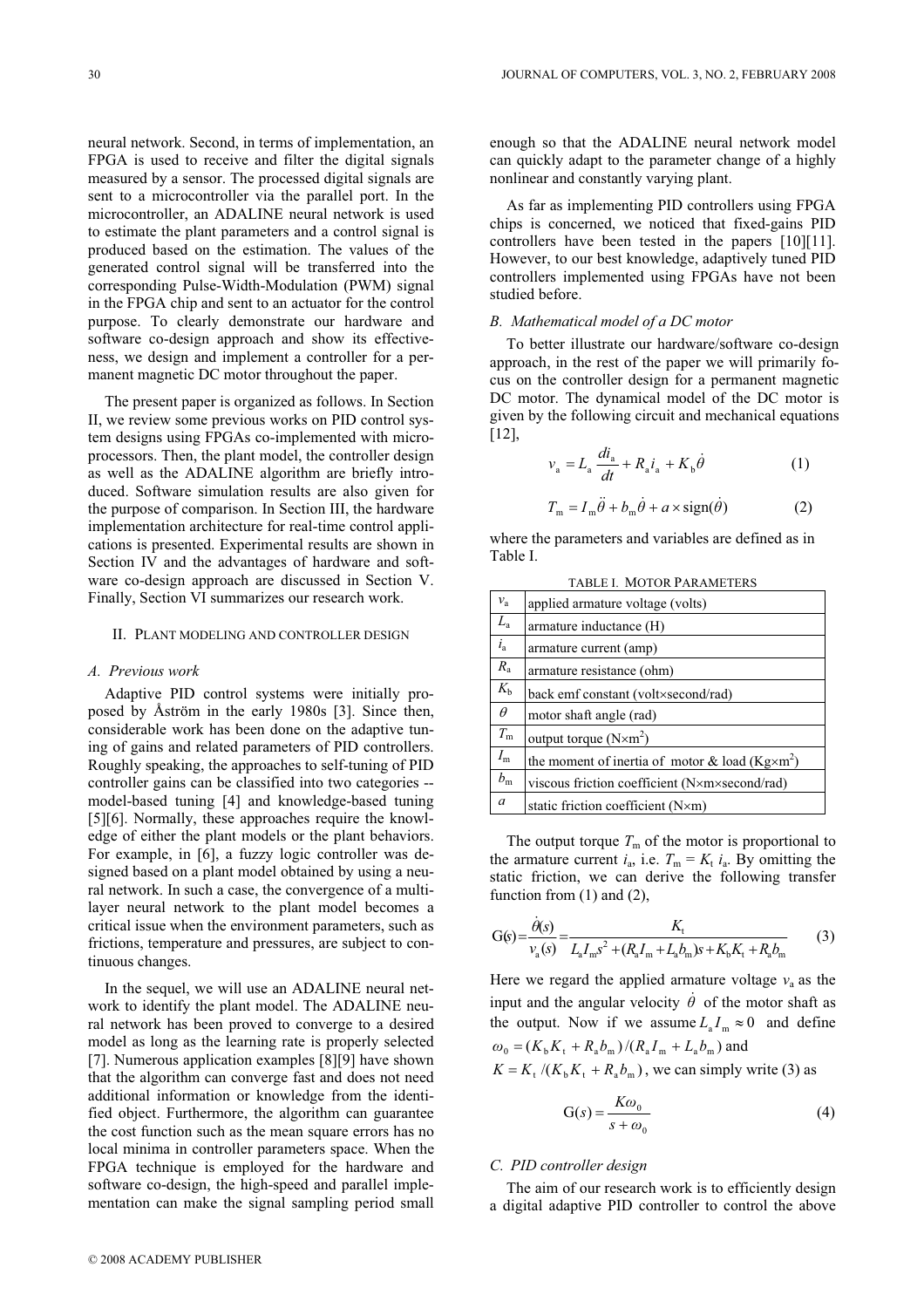DC motor. In the discrete-time domain, the transfer function of a PID controller is

$$
G_c(z) = K_p + \frac{z-1}{z} K_d + \frac{z}{z-1} K_i.
$$
 (5)

In our setting, an optical encoder is used to measure the angular position of the motor and an FPGA chip is employed to process the number of counts within a sampling period of the control algorithm. Since a transformation is needed to convert the angular velocity of the motor to the number of counts during the sampling period, a feedback gain,

$$
H(s) = K_f, \tag{6}
$$

is included in the feedback path.

The resultant closed-loop control system is shown in Figure 1.



Figure 1. Closed-loop Control System

For the zero-order hold sampling of the motor plant which works in the continuous-time domain, the sampled plant model is described by its pulse-transfer operator (see [13]),

$$
G(z) = \frac{b_1 z^{-1}}{1 + a_1 z^{-1}},
$$
\n(7)

where  $a_1 = e^{-\omega_0 T}$ ,  $b_1 = K(1 - e^{-\omega_0 T})$ , and *T* is the sampling period. Since the parameters of the motor vary with time and nonlinearities, such as static friction, are not considered in the model (4), the parameters  $a_1$  and  $b_1$  need to be updated on-line. Combining (4), (5) and (7), to determine the poles for the closed-loop system in Figure 1, we only need to consider the roots of

$$
1 + G_{\rm c}(z)G(z)H(z) = 0
$$

i.e., the roots of

$$
(1+a_1z^{-1})(1-z^{-1})+K_f b_1(a+bz^{-1}+cz^{-2})=0\quad \ \ (8)
$$

where  $a = K_n + K_i + K_d$ ,  $b = -K_n - 2K_d$ ,  $c = K_d$ .

From (8), it is clear that the closed-loop poles are the roots of

$$
z^3 + (ab_1K_f + a_1 - 1)z^2 + (bb_1K_f - a_1)z^1 + cb_1K_f = 0 \quad (9)
$$

We expect the poles of the discrete-time closed-loop system in Figure 1 to be within the unit circle so that the system is stable [13]. In this application, we choose

the desired poles as  $-0.1$ ,  $-0.1$ , and 0.5. From  $(9)$ , we have

$$
(ab1Kf + a1 - 1) = -0.3,(bb1Kf - a1) = -0.09,cb1Kf = -0.005.
$$
 (10)

In view of (10), the PID controller gains can be written as functions of the motor plant parameters  $K_{\epsilon}$ ,  $a_1$ ,  $b_1$ . They are

$$
K_{\rm p} = (0.1 - a_{1})/(b_{1}K_{\rm f})
$$
  
\n
$$
K_{\rm i} = 0.605/(b_{1}K_{\rm f})
$$
  
\n
$$
K_{\rm d} = -0.005/(b_{1}K_{\rm f})
$$
\n(11)

Based on the encoder's performance, i.e. the number of counts per revolution, and the sampling period, the gain  $K_f$  can be decided. However, as mentioned before, the parameters  $a_1$  and  $b_1$  may vary with time. Hence, an ADALINE network is used to estimate them.

# *D. ADALINE based parameter identifier*

Adaptive linear neuron technique was first introduced by Widrow and Hoff [14]. It has been widely used in the area of signal processing. Here we apply it to the parameter identification of the plant.

Without loss of generality, we use the following linear neuron model for (7),

$$
y(k) = w(k)p(k), \qquad (12)
$$

where  $y(k) = \dot{\theta}(k)$ ,  $p(k) = [\dot{\theta}(k-1) \ u(k-1)]^T$  and  $w(k) = [a, (k) \quad b, (k)].$ 

For each measured angular velocity of the motor at the sampling instant  $t_k = kT$ , the weights of the ADALINE network are updated,

$$
w(k+1) = w(k) + \alpha_k \Delta w(k), \qquad (13)
$$

so that the squared error between the estimated value from (12),  $y(k)$ , and the measured data,  $y_m(k)$ ,

$$
E(k) = (y_m(k) - y(k))^2
$$
 (14)

is minimal.

We select the learning rate,  $\alpha_k$ , by minimizing the cost function (14) with respect to  $\alpha_k$  at each iteration [7]. From (12), (13) and (14), we have

$$
E(k+1) = E(k) + \alpha_k \Delta w(k) \frac{\partial E}{\partial w^T} \Big|_{k}
$$
  
+ 
$$
\frac{1}{2} \alpha_k^2 \Delta w(k) \frac{\partial^2 E}{\partial (w^T)^2} \Big|_{k} \Delta w^T(k).
$$
 (15)

The derivative of (15) with respect to  $\alpha_k$  for the cost function (14) can be shown to be

$$
\frac{dE}{d\alpha_k} = \Delta w(k) \frac{\partial E}{\partial w^T}\Big|_{k} + \alpha_k \Delta w(k) \frac{\partial^2 E}{\partial (w^T)^2}\Big|_{k} \Delta w^T(k) \quad (16)
$$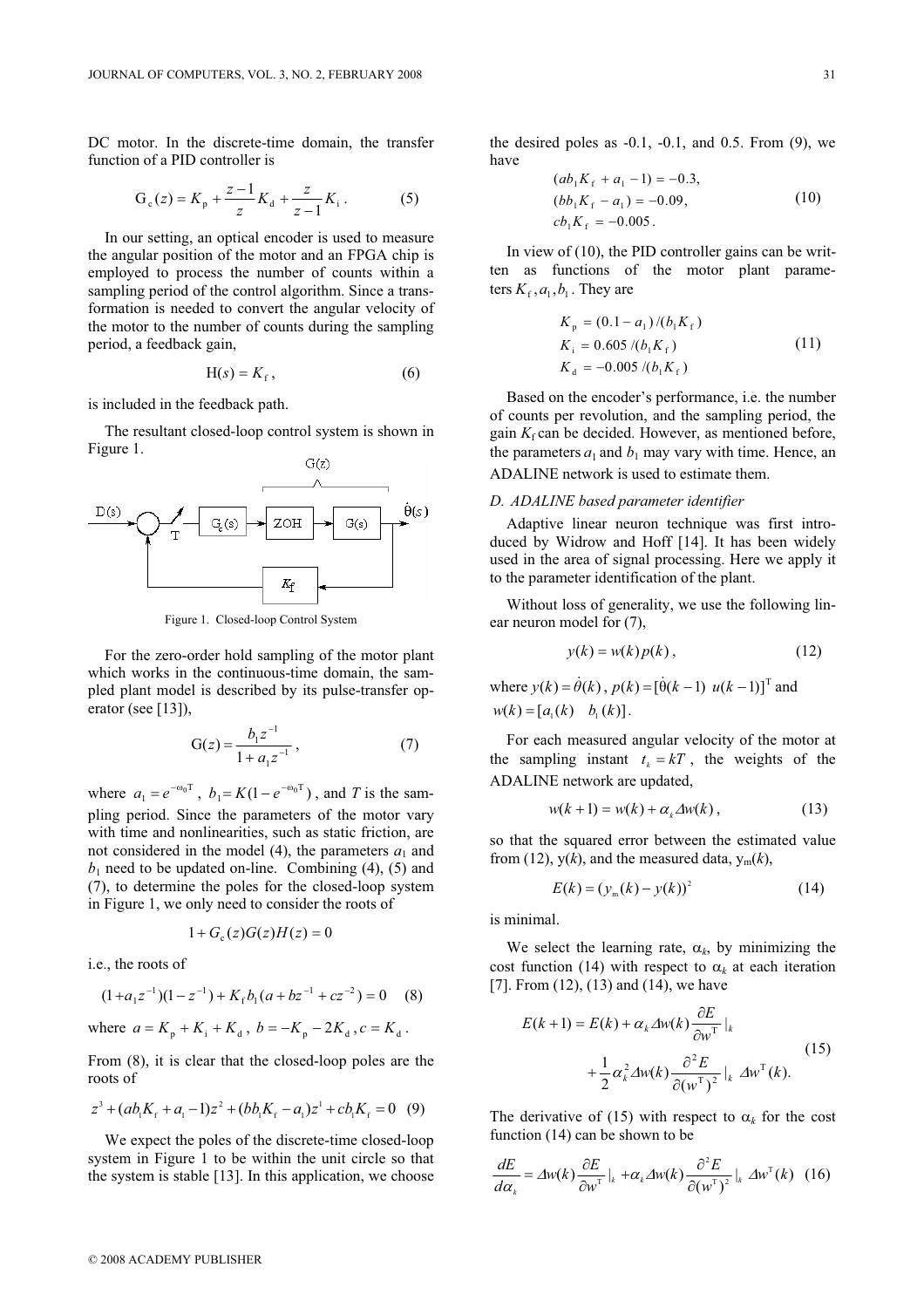If we set (16) equal to zero and solve for  $\alpha_k$ , we have

$$
\alpha_{k} = -\frac{\Delta w(k)(\partial E/\partial w^{T})}{\Delta w(k)(\partial^{2} E/\partial (w^{T})^{2})\Delta w^{T}(k)} \tag{17}
$$

Using the steepest decent method,  $\Delta w(k)$  in (13) is chosen as the gradient of the cost function with respect to the weights,  $(\partial E / \partial w)$ . Then, (17) will be

$$
\alpha_{k} = -\frac{(\partial E/\partial w)(\partial E/\partial w^{\mathrm{T}})}{(\partial E/\partial w)(\partial^{2} E/\partial (w^{\mathrm{T}})^{2})(\partial E/\partial w^{\mathrm{T}})}.
$$
 (18)

By inserting (12) into (14), then the gradients of the cost function with respect to the weight vector *w* and Hessian matrices can be derived as

$$
\frac{\partial E}{\partial w^{\mathrm{T}}} \big|_{k} = -2Ep(k), \quad \frac{\partial^2 E}{\partial (w^{\mathrm{T}})^2} \big|_{k} = 2p(k)p^{\mathrm{T}}(k) \quad (19)
$$

 By combining (18) and (19), and considering also  $\Delta w(k) = \partial E / \partial w(k)$ , we have the updated weight vectors as

$$
w(k+1) = w(k) + E \Big|_{k} \frac{p^{T}(k)}{p^{T}(k)p(k)}
$$
 (20)

In order to prevent the values of the vector  $p(t)$  from being too small so that the updated value becomes too large, a parameter  $\beta$  is added to (20),

$$
w(k+1) = w(k) + E \Big|_{k} \frac{p^{T}(k)}{\beta + p^{T}(k)p(k)} \qquad (21)
$$

The weights of the ADALINE network is updated in the following way: at each sampling instant, when the angular velocity,  $\dot{\theta}_m(k)$ , of the motor is measured, the squared error  $E$  of (14) is calculated. The weight vectors in (21) will correspondingly be updated. Using the updated weight vectors and input vector, the angular velocity of the DC motor in next sampling instant can be estimated using (12).

Compared to the recursive least-squares estimator, the ADALINE algorithm eliminates the recursion of the covariance matrix of the estimates. Since the ADALINE algorithm doesn't need to wait the covariance matrix converge when the measurements change significantly, it is more flexible to adapt to a new environment. Furthermore, it reduces the computational load caused by updating the covariance matrix.

# *E. Simulation results*

Software simulation for the adaptive control of the permanent magnetic DC motor has been conducted using the MATLAB toolbox. The parameters  $a_1$  and  $b_1$ were regarded as unknown parameters for identification. The PID controller parameters  $K_p$ ,  $K_i$ , and  $K_d$  are obtained using (11).

The desired angular velocity of the DC motor was switched between 0RPM and 420RPM every 10 seconds. In addition, we assume the encoder can generate 64 pulses when the motor turns one revolution. Then,

with 64 counts per  $2\pi$  radians, we have the gain in the feedback path is  $64/2\pi \approx 10.2$  count/rad. Furthermore, the angular velocity of the motor will be represented in the number of counts per second. For the angular velocity of 420RPM, the number of counts per second is  $420\times64/60=450$ . When the motor runs, the encoder will count the number of pulses. The control system samples the number of pulses and generates a control signal every 250 milliseconds.

The parameters of the motor model are assumed as follows. The equivalent time constant is 200 milliseconds. The gain from the voltage input to the angular velocity of the motor is 3.5 rad/second/volt. Both values are derived from the motor's data sheet and calibrated by the measurement results. The initial weights for the adaptive ADALINE neural network were taken as  $[w_1 \, w_2] = [0 \, 1].$ 

Simulation results of the angular velocity and the pertaining control signal are shown in Figures 2 and 3. From these figures, we can see that (1) The ADALINE algorithm can identify the model parameters within a short time. It takes about 2 seconds before the output response follows the desired trajectory. (See Figure 3, from  $t=0$  second to  $t=2$  second.) (2) We choose the poles of the closed-loop system to be at -0.1, -0.1, 0.5. When the switched input signal is changed from 0 to 450 count/second, the effect of the non-dominant poles, -0.1, can be clearly seen at the transient phase. The output response is fast. However, as time proceeds, the effect of the dominant pole z=0.5 becomes more pronounced and the system response becomes slower. (See Figure 2, the response of the motor angular velocity versus the time from 21 second to 23 second.)



Figure 3. Control signal pertaining to Fig. 2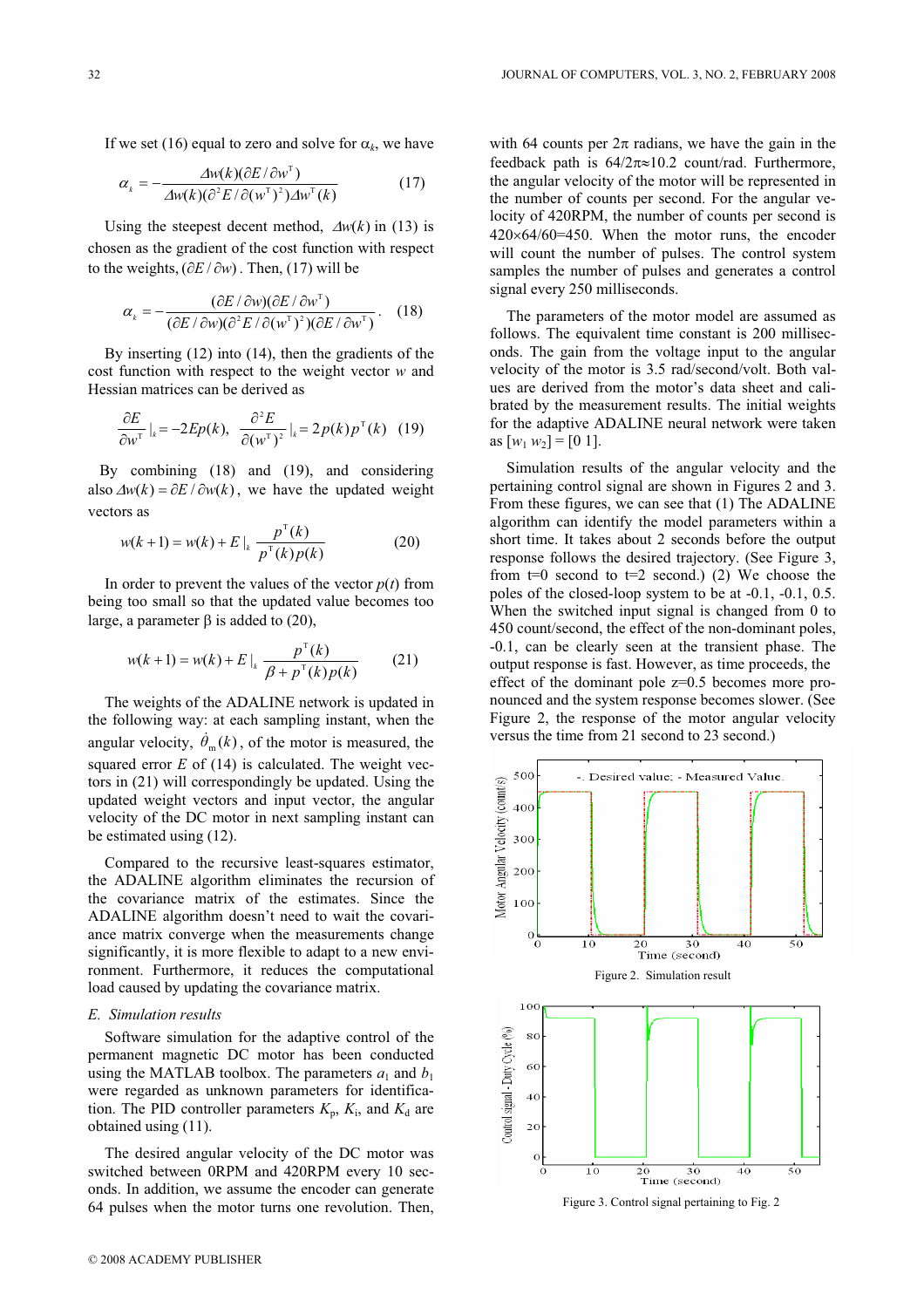

Figure 4. Block diagram of hardware architecture



Figure 5. Illustration of logic filter design

# III. HARDWARE/SOFTWARE CO-DESIGN IMPLEMENTATION

 The ADALINE based adaptive control algorithm was implemented mainly by the following hardware: a SPARTAN II FPGA chip from Xilinx, Inc [15] and the PIC18F452 microcontroller from Microchip Technology, Inc [16]. The hardware design was implemented using the Xilinx Integrated Service Environment (ISE) via VHSIC hardware description language (VHDL) and schematic diagrams.

Figure 4 shows the block diagram of top level hardware and software co-design implementation. Except for the ADALINE algorithm and the adaptive PID control algorithm which are implemented in the PIC18F452 microcontroller, all other functions are designed in a hardware approach and implemented on the SPARTAN II chip. In the following paragraphs, we detail these functions.

# *A. Logic filter design*

The logic filter is constructed for the elimination of

extraneous level changes at the encoder output due to mechanical vibrations caused by the motor rotation. The optical encoder provides a two-bit gray code sequence. Using an XOR gate, we can obtain the pulses as double of the original counts provided by the optical encoder.

As shown in Figure 5, instead of directly counting the pulses from the encoder, a clock of 250 KHz was used here. When the clock cycle is at the positive edge, the input from the encoder to the FPGA is checked and recorded. The recording action will repeat through 32 consecutive clock cycles. Among the 32 recorded data, If the number of ones is larger than the number of zeros, the output of the logic filter is one. Otherwise, the value of zero will be asserted. (Notice that the logic filter will incur a time delay of  $32/250\text{KHz} \approx 0.1$ microsecond. If a shorter delay is required, a higher frequency clock can be applied.)

# *B. Sampling angular position of the motor*

An 8-bit register with clock enable and asynchronous reset is used to capture the output of the 8-bit encoder counter. The desired capture period is controlled by a latch controller. It counts the number of the reduced clock cycles from 0 to 62495 (250KHz/4Hz-5=62495). Then the latch controller sends an enable signal to the 8-bit register connected to it. The register latches the number of counts sent by the encoder counter within two following clock cycles. After that, two more clock cycles are used to clear the encoder counter. Finally, the latch controller will be reset to repeat the above process.

For the hardware and software co-design implemen-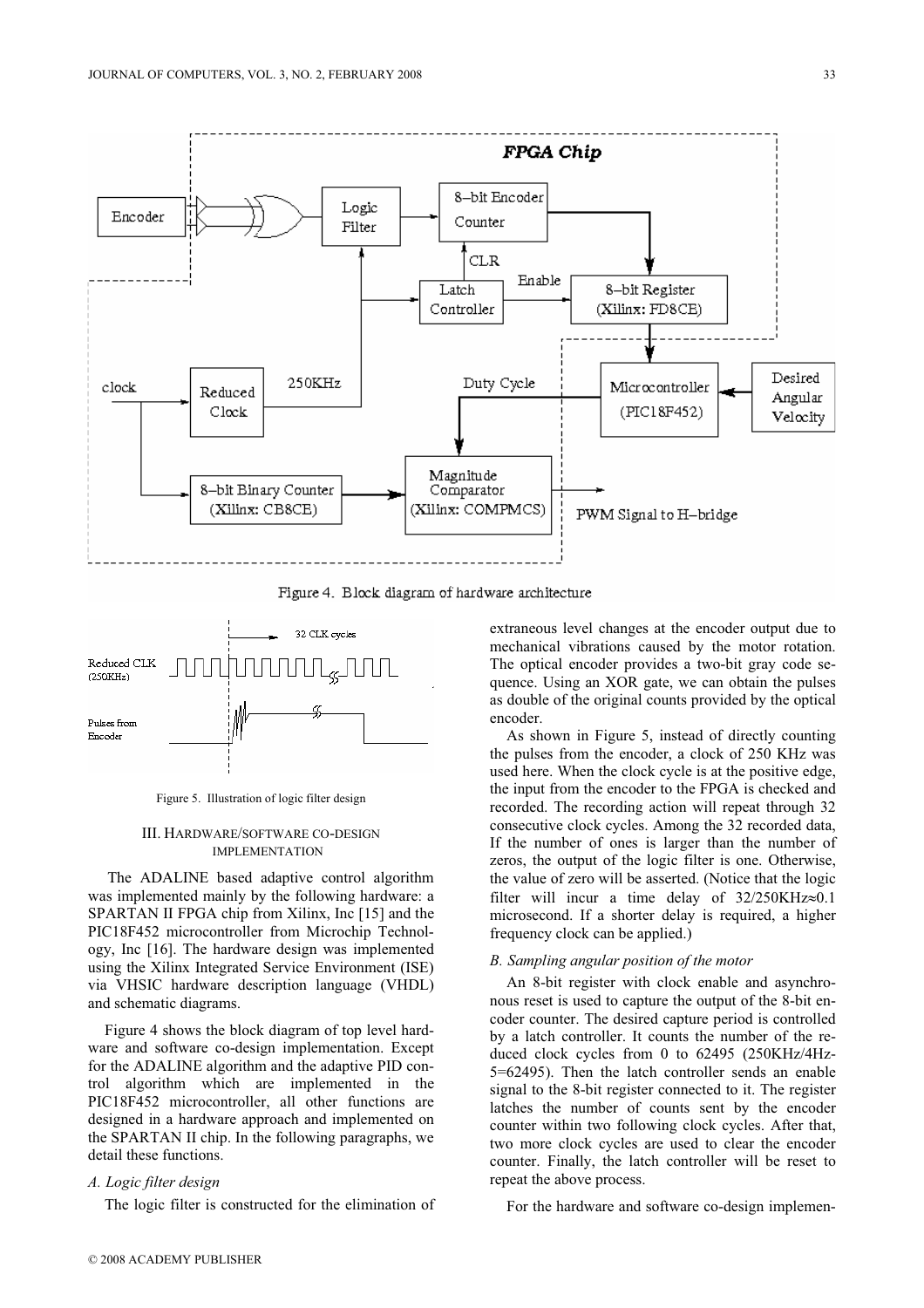tation, since the sampling period for the adaptive PID controller is 250 microseconds (4Hz), the angular velocity of the motor is obtained by four times the output of the 8-bit register.

## *C. Generation of PWM signal*

The PWM signal is generated when a duty cycle value is sent by the PIC18F452 microcontroller to the FPGA chip. The master clock provided by the FPGA chip drives an 8-bit binary counter. Since the binary counter rolls over to zero after counting 256 pulses, the output of the counter provides a time-base period. For the clock of 100 MHz, the time period for the binary counter to roll over is 2.56 microseconds. (The frequency is 390KHz.) While the binary counter accumulates counts from 0 to 255, the magnitude comparator checks the value of the duty cycle (sent by the microcontroller) with it. If the duty cycle value is larger than the number of counts, the output is one. Otherwise, the output is zero. Thus, the output of the magnitude comparator is the desired PWM signal.

When the measured angular velocity of the motor is sent to the PIC18F452 microcontroller through a parallel port, the ADALINE algorithm (12), (14) and (21) is executed and the weights of the ADALINE network is updated. Furthermore, a control signal is calculated based on the estimated parameters.

To implement the PID algorithm, we used the incremental algorithm proposed in [17]. A PID controller in the discrete-time domain can be written as

$$
u(k) = K_p e(k) + K_i \sum_{j=0}^{k} e(j) + K_d (e(k) - e(k-1)) \quad (22)
$$

where  $e(k)$  is the error signal between the desired angular velocity of the DC motor and the measured signal from the encoder. The control signal can also be represented by a correction signal term  $\Delta u(k)$  plus the control signal at the previous sampling step *k*-1,

$$
u(k-1) = K_p e(k-1) + K_1 \sum_{j=0}^{k-1} e(j) + K_d (e(k-1) - e(k-2)) \quad (23)
$$

By subtracting (23) from (22), we have

$$
\Delta u(k) = u(k) - u(k-1)
$$
  
=  $K_p(e(k) - e(k-1)) - K_i e(k)$   
+  $K_d(e(k) - 2e(k-1) + e(k-2))$   
=  $K_0 e(k) + K_1 e(k-1) + K_2 e(k-2)$  (24)

where

$$
K_0 = K_p + K_i + K_d
$$
  
\n
$$
K_1 = -K_p - 2K_d
$$
  
\n
$$
K_2 = K_d
$$

Thus, the current control output is

$$
u(k) = u(k-1) + K_0 e(k) + K_1 e(k-1) + K_2 e(k-2)
$$
 (25)

The incremental algorithm (25) can avoid the accumulation of all past errors and therefore realize smooth status transition since the current control signal is based the last control signal and the correction signal.

 With the above algorithm, at each sampling instant, after the weights of the ADALINE network is updated, the PID gains  $K_p$ ,  $K_i$  and  $K_d$  will be calculated using (11). Finally, (24) and (25) will be employed to achieve the current control signal. The control signal is the voltage signal required to drive the DC motor at a desired angular velocity. Based on the ratio between the voltage signal and its corresponding duty cycle value, the duty cycle signal can be obtained. For implementation, the range of the duty cycle value is chosen from 0 to 255, i.e. the PWM signal has 8-bit resolution.

#### IV.EXPERIMENT

A permanent magnetic DC motor is used in the experiment. The armature inductance and resistor are  $0.002H$  and  $25\Omega$ , respectively. As discussed in Section III, the encoder counter and the corresponding digital filter as well as the PWM module are designed and downloaded onto the SPARTAN II FPGA chip. And the ADALINE network and control algorithm are computed in the PIC18F452 microcontroller. In addition to the hardware, the remaining components to implement the closed-loop control system includes (a) A power amplifier to amplify the voltage required by the DC motor. The value of the voltage is controlled by the PWM module. In this respect, we use the SN754410 quadruple half-H driver to adjust the voltage from 5volts to 12volts. (b) An encoder to provide the measurement of the angular velocity of the DC motor. The HRPG series optical encoder from Agilent Technologies was incorporated into the hardware architecture. The encoder provides 32-pulse TTL compatible digital signal. By XORing two output channels signals, we can obtain 64 pulses per revolution.

All experiments were performed using the XSA-200 board V1.3 from XESS Corporation [18]. The board contains a 200-Kgate Xilinx Spartan-II as a main repository of programmable logic; a Xilinx XC9500XL CPLD used to manage the configuration of the FPGA to communicate with a host computer; a 256Mbit SDRAM for volatile data storage and 100MHz oscillator as a on-chip master clock. The configuration bitstream can be downloaded via parallel port using the GXSLOAD facility.

Before the experiment, each hardware design box which is depicted in Figure 4 was tested independently to ensure their functional correctness. The ModelSim Simulator from Mentor Graphics, Inc, was employed to verify the VHDL codes. After the verification, the Xilinx synthesis tool was used for the synthesis. For the block diagram shown in Figure 4, the hardware resources used to implement the design is listed in Table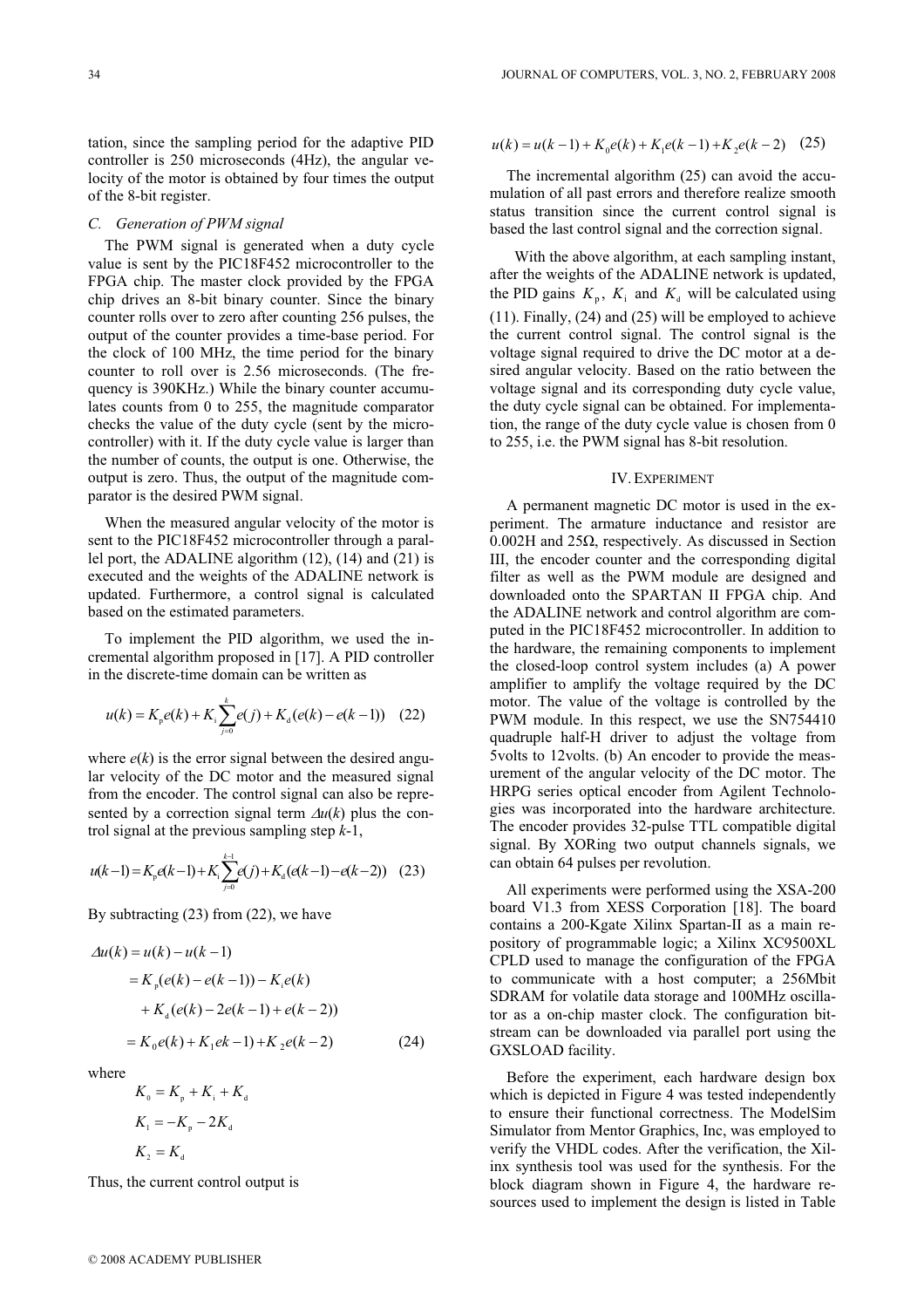II, (the percentage of resource used over each of total resources is shown in parenthesis.) Notice that the implementation consumes very few resources.

Table II. HARDWARE RESOURCE USAGE

| Slice  | LUT    | Flip-Flop | Bonded IOBs | Clock  |
|--------|--------|-----------|-------------|--------|
| 79(3%) | 77(2%) | 77(1%)    | 31(17%)     | 100MHz |

The PIC18F452 microcontroller, which has 16-bit instructions and an 8-bit data path, was configured with a 10MHz oscillator and parallel inputs and outputs. The designed ADALINE algorithm and PID controller were written in the Embedded C code under MPLAD IDE environment and compiled by CCS C compiler from CCS Inc. The generated machine code was downloaded to the PIC18F452 chip via the hyper terminal on Windows operating system, the RS232 serial port and MAX232 signal conversion chip. After compiling the source code, the generated machine code uses 5.2Kbyte flash memory and 1.5Kbyte RAM. Compared to the microcontroller's resources, i.e. 32K byte flash memory and 1.5K byte RAM, we still have room to modify the adaptive control algorithm. For the program provided in Section III, it took about 10 milliseconds to complete the computation.

For the experiment, the initial parameters for the weights were still chosen as  $w = [0 1]$ ; the desired trajectory switched between 0RPM and 420RPM with a time period of 10.06632 seconds. The Timer1 rollover interrupt feature provided by the PIC18F452 microcontroller is used to generate the squared waveform.

Figures 6 and 7 show the experimental results. The results provide us some information that can not be obtained from a pure software simulation. First, the response of the motor angular velocity has a larger undershoot at the first two seconds. This indicates the initial values of weights in the ADALINE algorithm may be far from the real parameters of the DC motor. However, the algorithm can make the weights converge quickly to the real parameters. Second, the output response of the angular velocity for the real-world test is faster than that in software simulation. (See Figure 6, the time between 21 second and 23 second.) This can be contributed by the nonlinearities of the motor system which were not included in the mathematical model. Third, the measurement noise can be observed from the measured data. The observation suggests the hardware simulation test bed constructed by the FPGA chip and the microcontroller can be an ideal facility for us to check whether a developed adaptive control algorithm is sensitive to the imperfection of sensors and furthermore a proper sensor can be chosen for the control algorithm. Forth, the effect of the dominant pole is more obvious in hardware implementation than that in pure software simulation. Figure 3 shows the control signal oscillates 20% over the final steady value when the output of the angular velocity at the transient phase. However, in Figure 7, the control signal varies in the

Compare to traditional control system designs, the hardware and software co-design implementation approach enjoys the following advantages: (1) Because the FPGA chip is used to process the measured signal from a sensor and generate the PWM signal, the microcontroller is released from handling unexpected interrupts due to the CCP module capturing signals and calculating PWM signals. Instead, it can focus on complicated algorithm for signal processing and control signal synthesis. The resultant software management and timing programming are easy to be dealt with. (2) The approach helps saving some resources of the microcontroller. For example, a multi-channel encoder may require multi-channel capturers or accumulators in a microcontroller to capture the pulse inputs. Thus, the cost for the microcontrollers with more resources will be more expensive. In our co-design implementation, only parallel ports of the microcontroller were employed to transfer data between the microcontroller and the FPGA chip. Most required functions are implemented using the FPGA chip via a hardware approach. Furthermore, in terms of hardware design, the hardware description language and the FPGA chips provide convenient tools to construct extra desirable features for a project, for example, creating multi-channel input signal capturers or multi-channel PMW signal generators, etc. (3) Programming with a microcontroller frees one from trivial and low-level floating-point computation on an FPGA chip, which has been proved to be less efficient and more time consuming. In particular, for control algorithms that are highly dependent on floating-point arithmetic to guarantee the accuracy or require serial signal processing, using a microprocessor as an IP core in a system is a reasonable tradeoff between design time and design cost.

## VI.CONCLUSIONS

In this paper, we designed and implemented an adaptive PID controller for the closed-loop control of a permanent magnetic DC motor. The online identification of the system parameters was implemented using the PIC18F452 microcontroller. And the hardware to process the encoder signal and generate the PWM pulses was implemented using the Xilinx FPGA chip -- - SPARTAN II. The angular velocity trajectory obtained from our experiments verified the functional correctness of the hardware and software co-design implementation.

range of 35% around the final steady value when the set point is switched from 0 to 450 counts per second.

Overall, even though the accuracy of the encoder is low, yet there is little fluctuation of the output when the angular velocity of the motor follows the desired trajectory, the ADALINE based adaptive controller works satisfactorily.

# V. ADVANTAGES OF HARDWARE AND SOFTWARE CO-DESIGN